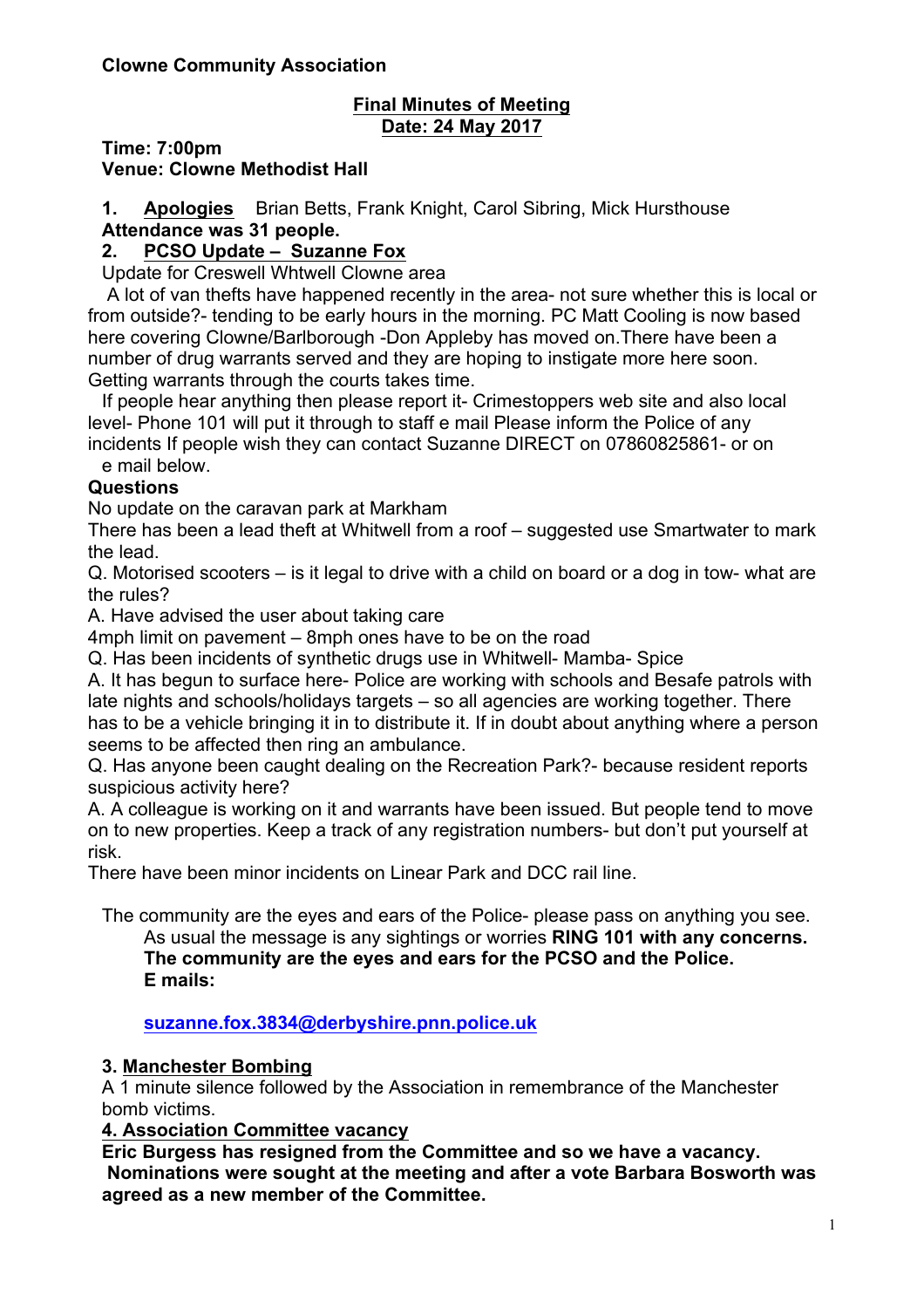## **5.1 The Minutes of the previous meeting 22 March 2017 were approved as correct.**

## **Matters Arising:-**

**5.2** Noted the Cuadrilla donation of bulbs to Clowne in Bloom as spoken about. **5.3** Loss of Post Office bank account?

Noted that this item is about DWP trying to get people to open a bank account – but people can still continue to collect any benefit payments at the Post Ofice.. This is an ongoing threat that needs to be rejected. It definitely would not lead to the possibility of the loss of the Post Office.

**5.4**This Friday at 6pm flowers are to be laid for the Manchester victims all are welcome to support this at the Cenotaph**.** 

**5.5** At the next Parish meeting the issue is to be raised that Poppies from Remembrance are being left on the floor and are untidy and this shows no respect. They are to ask if the Poppy wreaths can be placed vertically on brackets on the fence. Also the sandstone Poppy looks a mess with green algae etc and standing water.

### **6. Boundary Commission Changes consultation- Mrs Blackwell introduced the item**

They are proposing to alter the boundaries for election voting.

They are aiming for the same number of voters in each electoral ward. Consultation started last November when thy spoke to all District Councillors. They did this 22 November to 30 January. Then they came back on 11 April with consultation document.

They are asking for feedback. But the District Council have not informed the community/electorate of what is planned. The information put out is difficult to follow. There is no hard copy available at The Arc !

Clowne is to be split between East and West. And new Barlborough area of Clowne is to be taken into Barlborough ward.

This is all to create electoral equality which is seen as the overriding factor.

There will be 37 Councillors for Bolsover as at present.

17 Wards- 3 fewer than at present.

13 boundary changes are planned

Clowne East will have 3

Clowne West will have 1 – all this to achieve the same number of people in each voting ward.

Comments are to go to the Boundary Commission direct – not to District Council. We have until 19 June to send comments back – when these have been out since April but we were not told about it. There is a hard copy in the Library apparently.

This doesn't affect the Parish electoral boundaries at present. But in 2019 they may have to go to different status as they can't change the Parish boundaries. The District could accept it and then allow Parish boundary changes later.?

Page 16 of the document talks about Parish arrangements. They have given recommendations as to the set up of the Parish level but no indication of the proposed boundaries.

Parish have

8 Councillors in East ward

2 in West ward

2 in North ward- presumably Barlbough.

Clowne have 4 District Councillors ( paid by our rates) who have not bothered to talk to us about it and have not consulted with us?

The Parish suggest we should complain individually as Parishioners.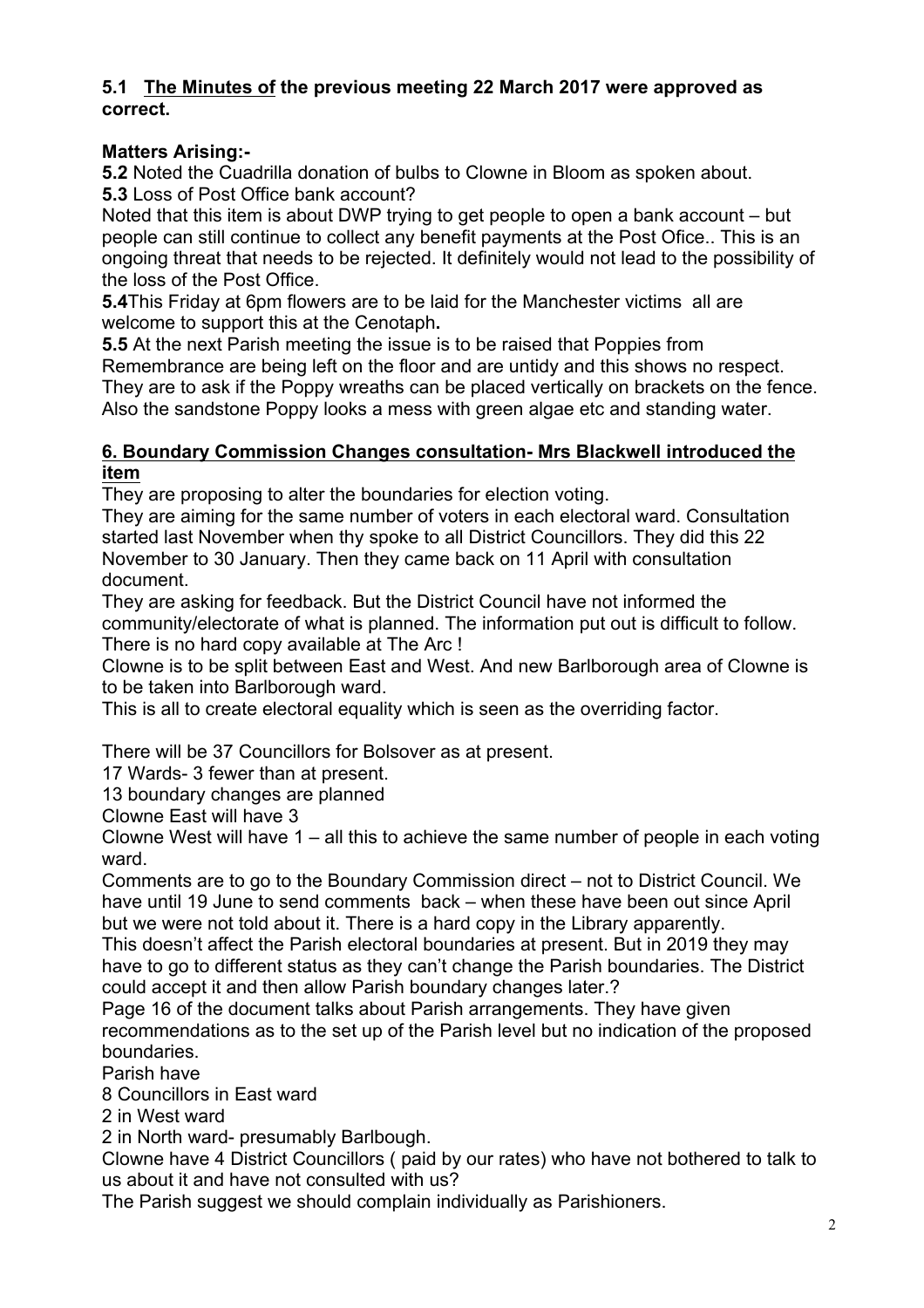# **Questions**

Q What can we do?

A. Send a letter to the Boundary Commission and lobby District Councillors to have an open meeting. The Clowne Association group have been going 20 years and the

Parish Council voted 10 years ago not to send Parish Councillors to our meetings. It is about time this was reviewed and they sent someone to our meetings.

The Wards reflect the interest and vitality of local communities. A display at our group would have helped. Go to The Arc and ask about it.

An Association letter saying Clowne for Clowne People not Barlborough Councillors representing Clowne people seems to be a pretty basic requirement for representation! Suggest people go to the Library where the maps and words are available. The results of the consultation are to be published 5 September.

# **7. Regeneration Framework for Town Centres**

Bolsover District Council have just published this on their web site. It covers the 4 main towns of Bolsover, Shirebrook, South Normanton and Clowne. It has specific plans and recommendations for each town and its associated group of villages.

There are a number of things included for Clowne Town Centre that we will disagree with. For instance a proposal to move The Cross - which is a Scheduled Ancient Monument- to allow more space around it. Clearly this is not something English Heritage would agree to without some extraordinary justification and History Society also would object. This is still in its original medieval position- despite the several times that vehicles have run into it.!

They also propose an open space ( enhanced entrance to Linear Park) or a community transport hub on the North Road car park. This comes as the development of housing on the skate park is underway. They propose adventure play equipment on Linear Park – this is highly confusing when BDC have just rejected the same thing over the Clowne in Bloom proposals.

# **8. Next History Society meeting 16 June**

An item will be talked about on the placing of a plinth and the cast iron Midland Rail trespass sign from 1893 on the DCC rail line. Clowne in Bloom are paying for this work from the Tesco Bags of Help grant**.**

# **9. Clowne in Bloom- Greg Lindley**

The play train has been done on Parish council site and then BDC have placed security fencing around it until safety inspection has been done and any issues resolved.

**Sunday 26th March planting day on Linear Park** went well and people were thanked for their help- with UK natives plug plants both morning and afternoon. Mansfield Road tubs planted and Lambs garage area High Street. Also done Heywoods frontage shop tubs and Buckinghams on North Road.

No 4 North Road is looking good planted up by the new owner.

The Cross tubs have been replanted. The top of the Cemetery water planter has been renewed.

**10. Well Dressing this year is set for Saturday the 22nd July**. Making is in the week of Monday 17-Fri 21 July at Methodists Chapel. We will have small boards from each of the 3 schools as well as Salvation Army so twelve small boards.

**1917** -Margaret and David Hewitt are attending a memorial event to mark the 10 years since the battle of Passchendaele( $3<sup>rd</sup>$  battle of Ypres) and will be placing wreaths / crosses for Clowne men of the Sherwood Foresters at the event and Tyne Cott Cemetery. A marker board for this will be placed alongside the Well Dressing-10 am blessing event on Saturday 22.

# **11. Parish meeting next Wednesday at 7pm is an ask your local Councillor event.**